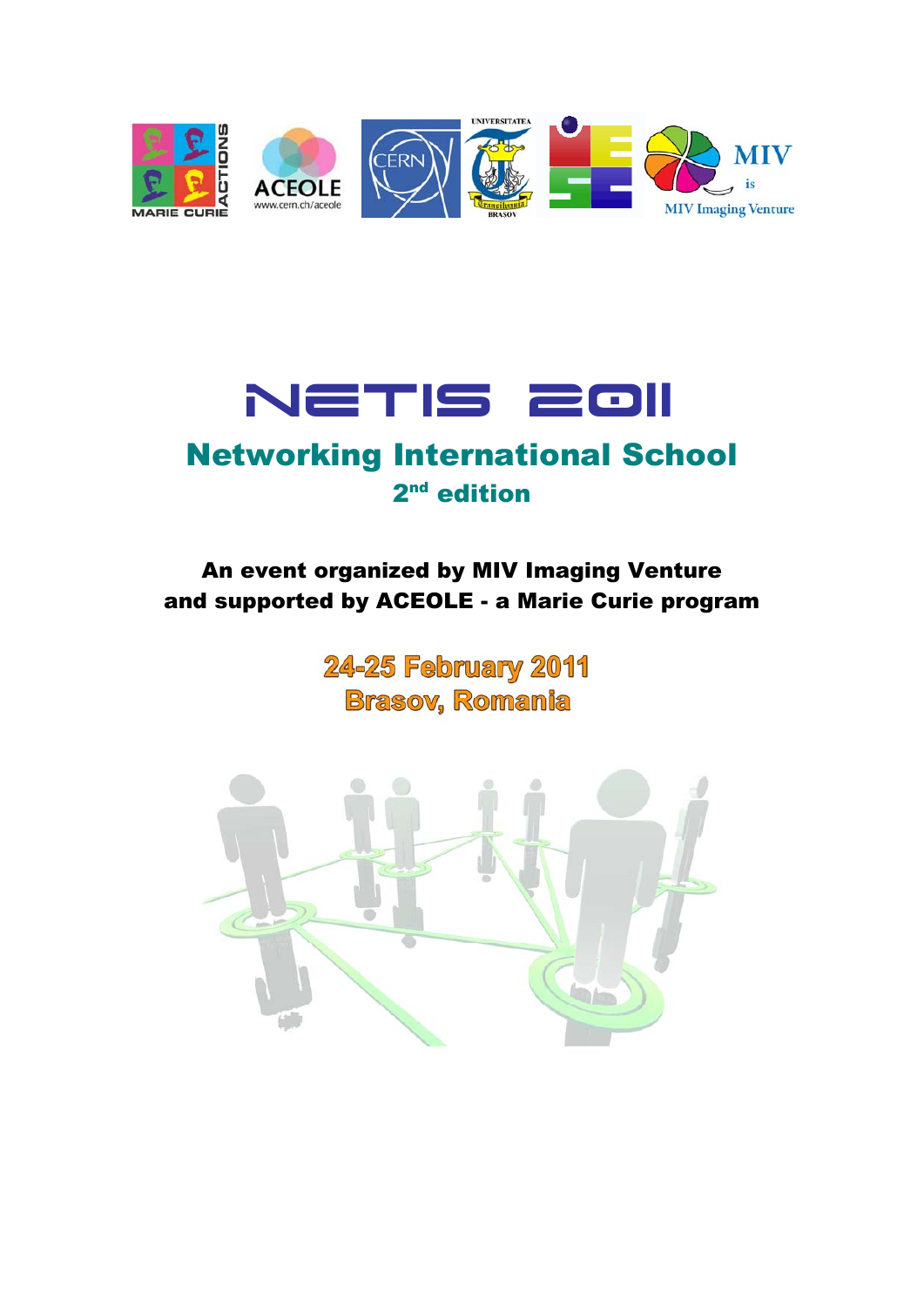

# PROGRAMME

#### DAYONE 24<sup>th</sup> February 2011

| $8:30 - 9:00$               | <b>Registration</b>                                        |
|-----------------------------|------------------------------------------------------------|
| $9:00 - 9:05$               | Mihai Ivanovici (MIV, Brașov, România)                     |
|                             | Welcome speech                                             |
| $9:05 - 11:00$              | Dan Savu (CERN, Geneva, Switzerland)                       |
|                             | Introduction to Networking                                 |
| $11:00 - 11:30$             | <b>Coffee break</b>                                        |
| $11:30 - 12:00$             | Brian Martin (CERN, Geneva, Switzerland)                   |
|                             | The ATLAS TDAQ Network Architecture                        |
| $12:00 - 13:00$             | Dan Savu (CERN, Geneva, Switzerland)                       |
|                             | Advanced Network Monitoring Techniques (case study: The    |
|                             | <b>ATLAS TDAQ Network)</b>                                 |
| $13:00 - 14:30$ Lunch break |                                                            |
| $14:30 - 15:30$             | Mihai Ivanovici (MIV, Brașov, România)                     |
|                             | Video Quality Assessment for MPEG-4 Streaming Applications |
| $15:30 - 16:30$             | Zoltan Gaspar (MIV, Brașov, România)                       |
|                             | <b>VoIP Quality Assessment using Statistical Methods</b>   |
| $16:30 - 17:30$             | Dan Savu, Luca Magnoni (CERN, Geneva, Switzerland)         |
|                             | Marie Curie Actions, Career Opportunities for Researchers  |

# **DAYTWO**

25<sup>th</sup> February 2011

| $8:30 - 9:00$   | <b>Breakfast</b>                                   |
|-----------------|----------------------------------------------------|
| $9:00 - 10:00$  | Luca Magnoni (CERN, Geneva, Switzerland)           |
|                 | Introduction to Data Acquisition Systems           |
| $10:00 - 10:30$ | Luca Magnoni (CERN, Geneva, Switzerland)           |
|                 | The Atlas DAQ System                               |
| $10:30 - 11:00$ | <b>Coffee break</b>                                |
| $11:00 - 12:00$ | Silvia Bătrâneanu (CERN, Geneva, Switzerland)      |
|                 | Introduction to 3D graphics                        |
| $12:00 - 12:30$ | Silvia Bătrâneanu (CERN, Geneva, Switzerland)      |
|                 | Monitoring the ATLAS Network using virtual reality |
| $12:30 - 14:00$ | <b>Lunch break</b>                                 |
| $14:00 - 17:00$ | Dan Savu (CERN, Geneva, Switzerland)               |
|                 | Network Monitoring – laboratory works              |
| $14:00 - 17:00$ | Silvia Bătrâneanu (CERN, Geneva, Switzerland)      |
|                 | 3D graphics – laboratory works                     |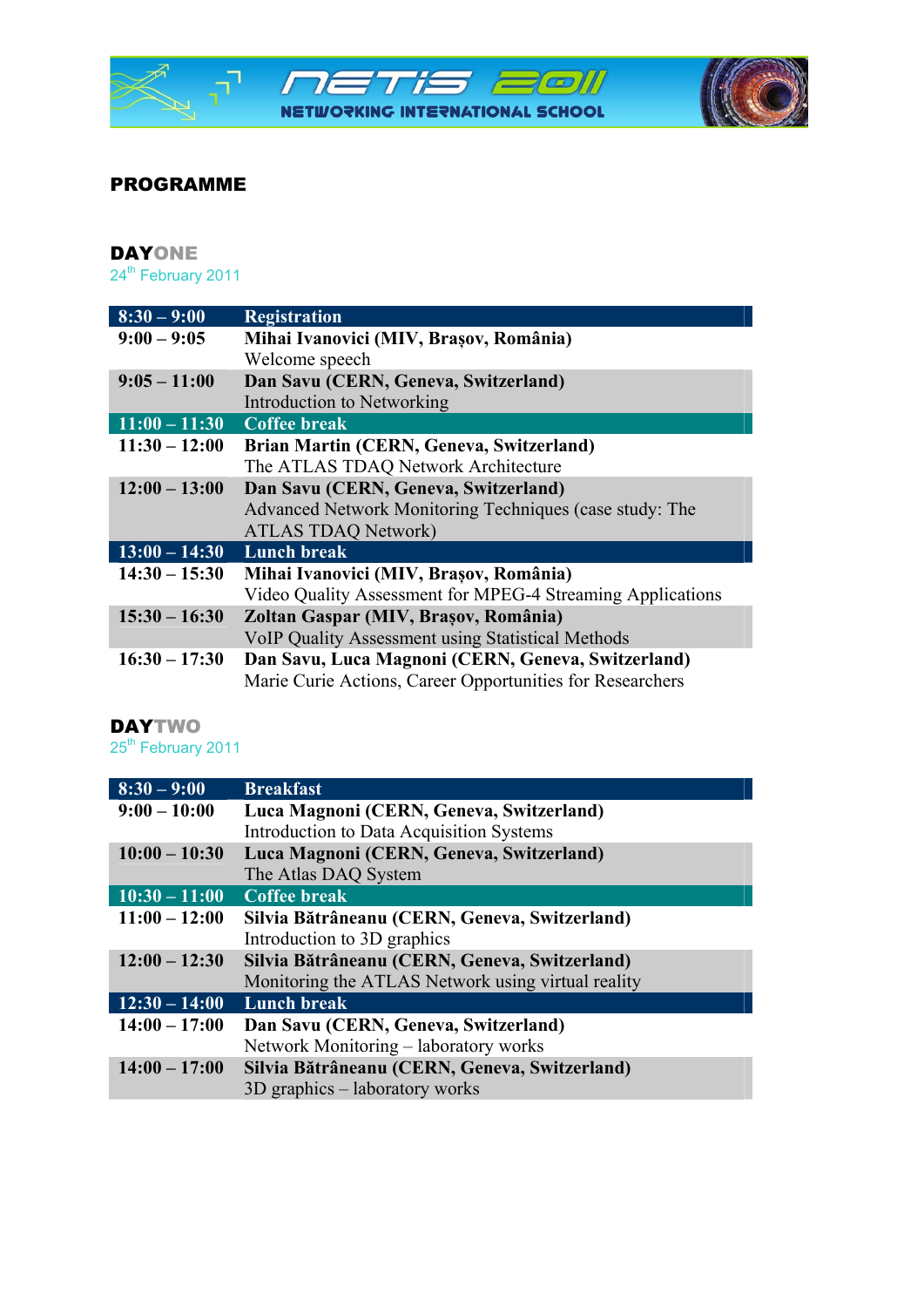

# **ABSTRACTS**

#### Brian Martin *The ATLAS TDAQ Network Architecture*

The lecture is about the ATLAS experiment in general and focus on the compute and networking structure that moves data off the detector and filters out the important events for storage and further treatment.

#### Luca Magnoni *The Atlas DAQ System*

The lecture introduces the key elements of Data Acquisition (DAQ) systems and will present the main components of data acquisition software infrastructures. Furthermore, the DAQ system of the ATLAS experiment at LHC will be introduced and explained.

#### Dan Savu *Advanced Network Monitoring Techniques*

Ever wondered how a large network is monitored and how a network expert knows everything about your data transfers? If so then this lecture will give you an insight over how a network is monitored for ensuring high level of security and postmortem analysis. Both traditional techniques as well as cutting edge technologies will be presented (SNMP, sFlow, OpenFlow etc). The lecture will be accompanied by a hands-on lab on traditional network monitoring.

#### Silvia Bătrâneanu *Introduction to 3D graphics*

The course will contain an overview of the existing 3D graphics software with a focus on scene-graph based packages and X3D, the ISO standard for Web visualization. It will also introduce the main aspects of 3D graphics such as modeling, rendering, animation and navigation. Useful techniques for real-time rendering and handling large-scale 3D models will be then pointed out throughout the presentation of a 3D visualisation system built for monitoring the ATLAS data acquisition system. The laboratory will include basic X3D modeling, animation and scripting tasks.

#### Zoltan Gaspar *VoIP quality assessment using statistical methods*

The lecture presents a broad overview of quality assessment methods used in telephony systems and introduces a new category of statistical methods that are particularly appropriate for VoIP.

#### Mihai Ivanovici *Video Quality Assessment for MPEG-4 Streaming Applications*

The existing approaches for the assessment of network application performance are discussed, then a particular case of an MPEG-4 video streaming application. The developed setup and the proposed metrics for the video quality degradation as perceived by the user are presented. The results are compared against the ones given by unanimously-accepted metrics and – as an ultimate validation – the results of subjective tests are showed.

# Dan Savu, Luca Magnoni *Marie Curie Actions, Career Opportunities for Researchers*

Open discussion about Marie Curie Actions, a set of mobility research grant schemes funding pre- and post-doctoral researchers in Europe as well as experienced researchers.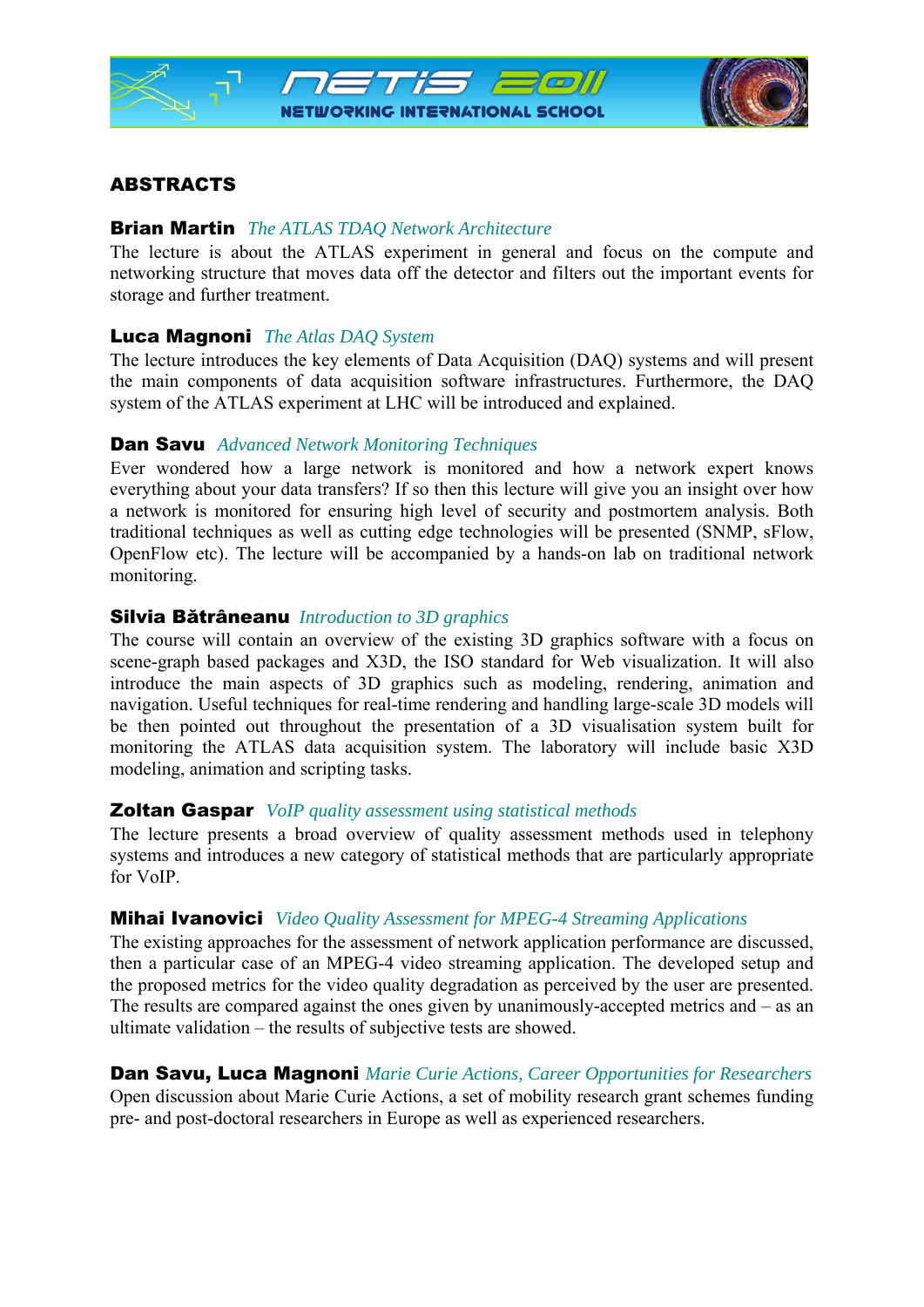

# BIOGRAPHIES



Silvia BĂTRÂNEANU CERN, Geneva, Switzerland

Silvia Batraneanu obtained an MSc degree in electronics engineering from the "Politehnica" University of Bucharest, Romania. After working for one year in the software industry, she became a research assistant and started a PhD at the home university. During the last five years she worked at CERN for the ATLAS experiment where she has been involved in the study and operation of computer networks for the data acquisition system. Her work focuses on advanced network visualization for monitoring purposes and her domains of expertise are 3D graphics and information visualization.



Brian MARTIN CERN, Geneva, Switzerland

Brian Martin is a senior electronics engineer with over 30 years of experience working at CERN. He has worked on real time data acquisition systems for many experimental collaborations including the Nobel prize winning UA1 experiment. His field of expertise is in high speed busses and interconnects. He has published many technical papers both for CERN and for the several EU funded R&D projects that he has been involved in. He is currently leading the team working on designing commissioning and monitoring the data networks for the ATLAS experiment running at the CERN Large Hadron Collider.



Luca MAGNONI CERN, Geneva, Switzerland

Luca Magnoni is a computer researcher and software architect with solid background and experience in service oriented technologies and automated systems. During his studies in Computer Science at the University of Bologna he joined in 2006 the R&D team at the CNAF centre of the Italian National Institute of Nuclear Physics (INFN), to work on data management services in distributed environments. He co-lead the design and development of the StoRM project, an innovative solution for distributed storage management in grid infrastructure, currently adopted in several LHC computing grid sites. In 2009, he joined the data acquisition group of the ATLAS experiment at CERN as an ACEOLE Marie Curie researcher, working on automated monitoring, error detection and recovery in the online software framework. Currently PhD researcher at the University of Ferrara, his research interests are distributed and web technologies, automated systems and data analysis with intelligent techniques.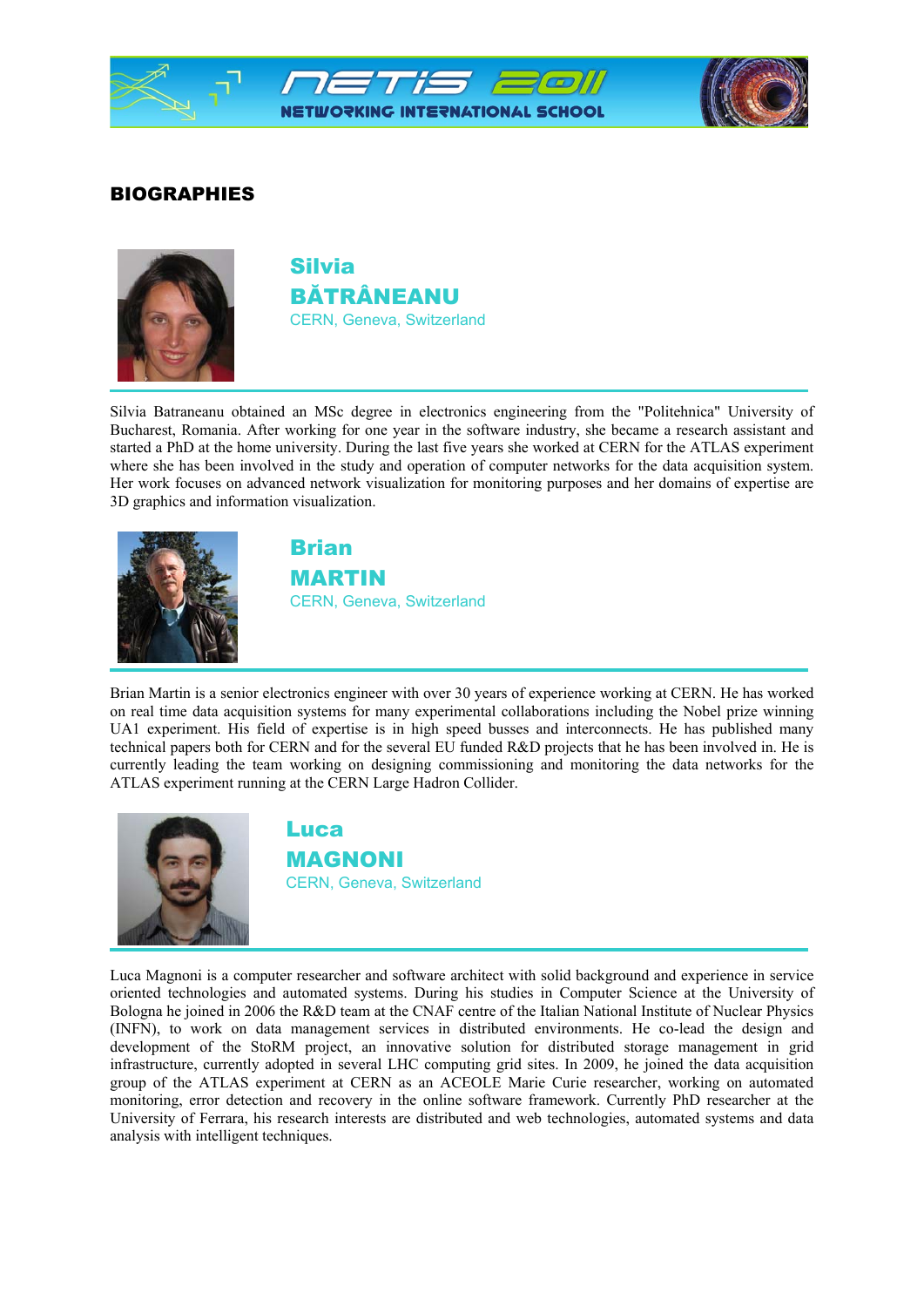



Dan SAVU CERN, Geneva, Switzerland

Dan Savu is a software engineer and networking expert with more than 10 years of experience as a Cisco Certified Academy Instructor. He holds a B. Sc. in computer engineering and M. Sc. in project management, being an embedded systems assistant at University Politehnica of Bucharest. His field of expertise is application development and networking technologies, being a project manager in software product development and implementation for more than 3 years. Since 2008 he joined CERN as a Marie Curie researcher and networking expert. He is currently part of the data acquisition group of the ATLAS experiment working on performance network monitoring and expert systems for traffic analysis.



Zoltan GASPAR MIV, Brașov, România

Zoltan Gaspar was born in Brasov, Romania, in 1982. He received the B.Sc. and M.Sc., degree from "Transilvania" University of Brasov, Romania in 2006 and 2008, respectively. He is currently a Ph.D. student at the same university. He joined Miron Enterprises LLC Atlanta, Georgia in 2004 and between 2006 and 2008 he was the director of Information Technology. Since 2007 he is an IEEE Student member.



Mihai IVANOVICI MIV, Brașov, România

Mihai Ivanovici received the B.Sc. degree from the Transilvania University, Brașov, România, then his M.Sc. and Ph.D. degrees from the Politehnica University, București, România, in 2001, 2002 and 2006 respectively. The research for his Ph.D. thesis was carried out at CERN, Geneva, Switzerland, between 2002 and 2005, where he was a project associate. In 2007 and 2008 he was a postdoc researcher at the SIC (Signals, Images and Communications) laboratory, University of Poitiers, France. His research interests include digital image processing and analysis in medical applications. He is the head of MIV Imaging Venture laboratory and an associate member of the Image Processing and Analysis Laboratory (LAPI) from Politehnica University, București, România. Currently, he is a lecturer at the Faculty of Electrical Engineering and Computer Science and the scientific secretary of the Department of Electronics and Computers within the Transilvania University, Brașov, România.